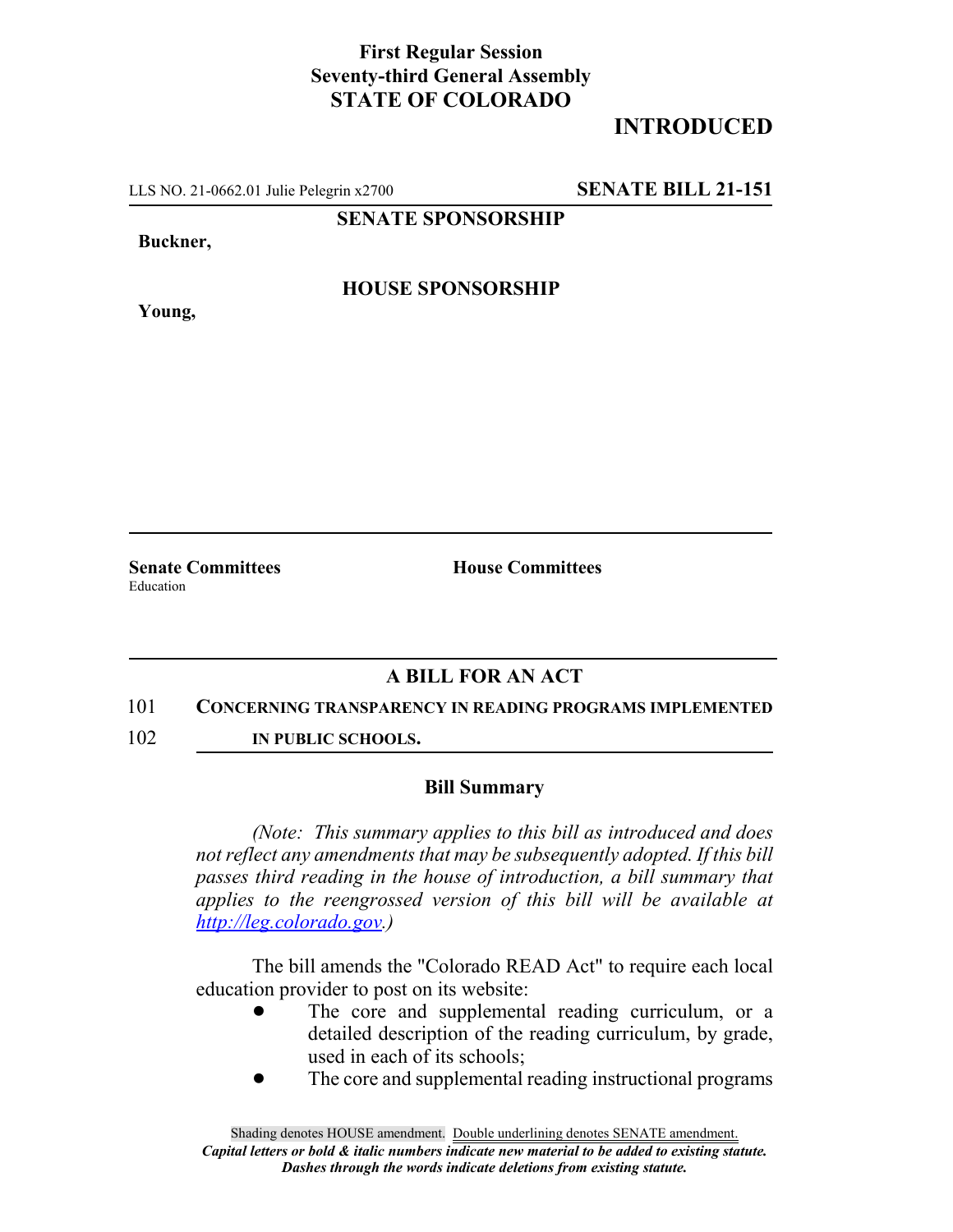and intervention reading instruction, services, and other supports provided in each of its schools;

- The number of students enrolled in kindergarten and first through third grades who have READ plans, as well as the number of students who have achieved reading competency; and
- The local education provider's budget and narrative explanation for the use of the "Colorado READ Act" intervention money.
- 1 *Be it enacted by the General Assembly of the State of Colorado:*

2 **SECTION 1.** In Colorado Revised Statutes, 22-7-1208, **add** (8)

3 as follows:

 **22-7-1208. Local education providers - procedures - plans - training.** (8) (a) EACH LOCAL EDUCATION PROVIDER SHALL POST ON ITS WEBSITE, IN A USER-FRIENDLY FORMAT AND IN A LOCATION ON THE WEBSITE EASILY IDENTIFIED AS RELATING TO STUDENT LITERACY OR THE "COLORADO READ ACT":

9 (I) THE CORE AND SUPPLEMENTAL READING CURRICULUM, AS 10 DESCRIBED IN SUBSECTION  $(5)(a)(I)$  OF THIS SECTION, OR A DETAILED 11 DESCRIPTION OF THE READING CURRICULUM, BY GRADE, USED AT EACH OF 12 THE SCHOOLS OPERATED BY THE LOCAL EDUCATION PROVIDER;

 (II) THE TARGETED, EVIDENCE-BASED OR SCIENTIFICALLY BASED CORE AND SUPPLEMENTAL READING INSTRUCTIONAL PROGRAMS AND INTERVENTION READING INSTRUCTION, SERVICES, AND OTHER SUPPORTS, 16 AS DESCRIBED IN SUBSECTION  $(5)(a)(II)$  OF THIS SECTION, OR A DETAILED DESCRIPTION OF THE PROGRAMS, SERVICES, AND OTHER SUPPORTS, PROVIDED BY EACH OF THE SCHOOLS OPERATED BY THE LOCAL EDUCATION PROVIDER; AND

20 (III) THE INFORMATION REQUIRED TO BE PROVIDED TO THE